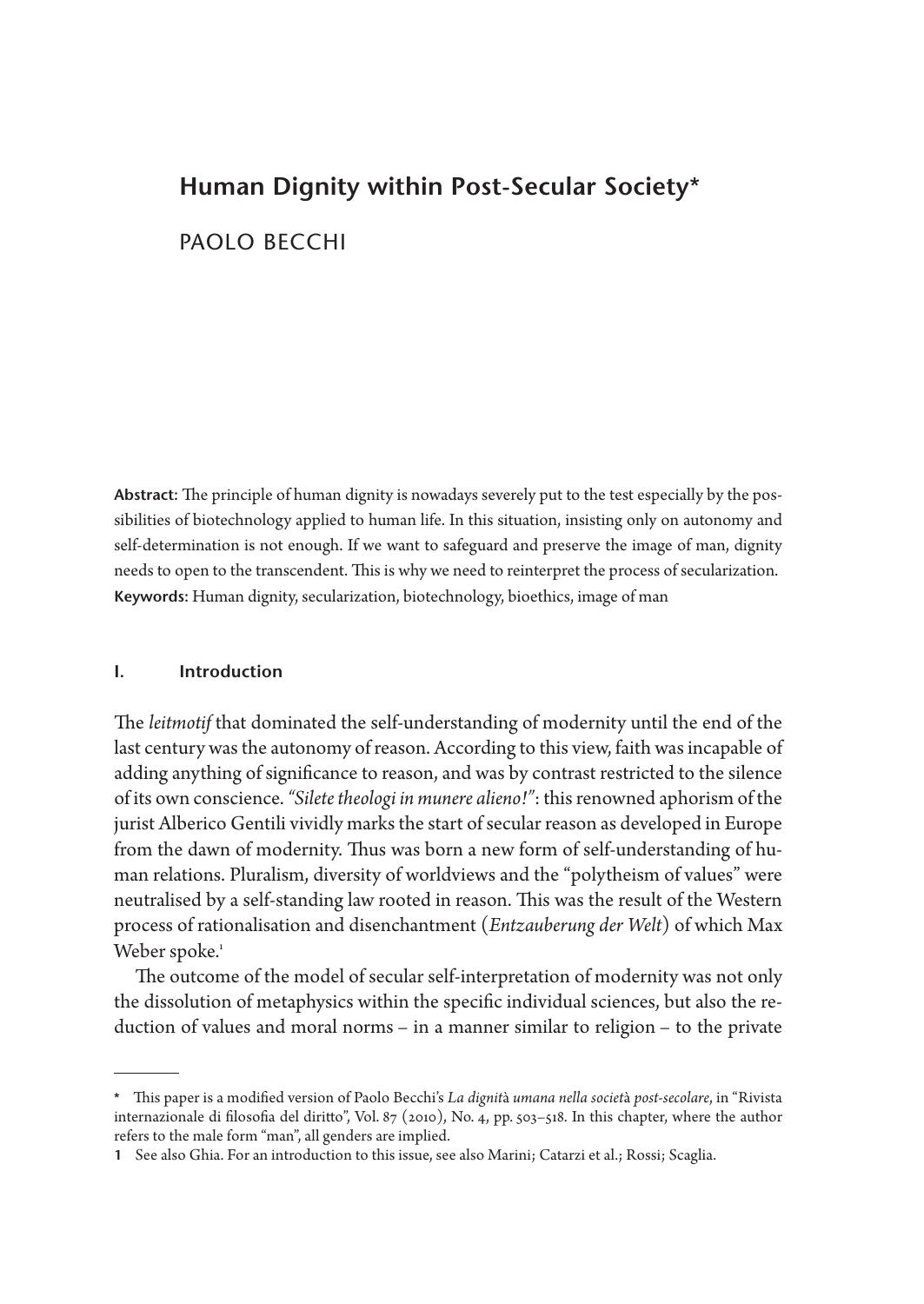sphere of the individual conscience. The rise of scientific positivism, centred on the paradigm of value-free (*wertfrei*) science, was thus mirrored by the loss of the public dimension of ethics and reason, both of which were reduced to private questions: in the face of technical-scientific rationality, ethical and religious choices amounted to individual decisions rooted in personal sentiment, and were in the final analysis irrational.

The field of ethics has been attempting to break loose from this scheme for some time now. It is sufficient to note the attempts made by John Rawls in his *Theory of Justice*, by Hans Jonas with his *Imperative of Responsibility*, and indeed the *Discourse Ethics* of Karl-Otto Apel, in which the utmost efforts are made to develop an ultimately rational foundation to ethics. However, all of these attempts at "rehabilitating practical philosophy" (with the partial exception of Jonas)<sup>,</sup> emerge within a "post-metaphysical" landscape that lacks transcendent landmarks. The "good God" thus still appeared not to serve a purpose any longer, with the Weberian paradigm still holding fast, at least as far as religion was concerned. Ethics might very well have become public, but religion had to remain confined to the private sphere.

Confronted with the persistent social significance of religion, and moreover its bursting into the public sphere, coupled with conflicts that raise a whole variety of delicate bio-ethical questions, we are now forced to reconsider this mindset.<sup>3</sup> At the same time, we are forced to rethink the significance of a principle – human dignity – that has been placed under severe strain above all by the new bio-technological potential as applied to humans.

I shall attempt to describe as succinctly as possible the transformation of the Judeo-Christian view of human dignity<sup>4</sup> that has occurred during the modern era, after which I shall sketch out the general framework for an attempt to recover the deep core of that vision.

# **II. Dignity and secularization**

From the perspective of the Judeo-Christian tradition, dignity is rooted in the biblical notion of man made by God "in our image, after our likeness" (*Genesis* 1, 26–27).5 The fact of being in this image does not invalidate the Heideggerian "ontological difference", but rather gives rise to an "anthropological difference". In other words, being

**<sup>2</sup>** For an overview, see Volpi. On Hans Jonas, see Becchi (2008) as well as Becchi and Franzini Tibaldeo.

**<sup>3</sup>** For an idea of current debates, see the recent anthology edited by Ferrara.

**<sup>4</sup>** For a deeper discussion of the principle of human dignity see Becchi (2019).

**<sup>5</sup>** Claus Westermann perfectly encapsulates the universalist scope of Genesis 1, 26–27, when he asserts that "every man, in every religion and in every area in which religions are no longer recognised, is created in the image of God" (C. Westermann, *Genesis I/1*, Vluny, Neukirchen, 1976, p. 218). An overview of how the three great monotheistic religions engage with the problem of dignity can be found in Argiroffi, Becchi and Anselmo.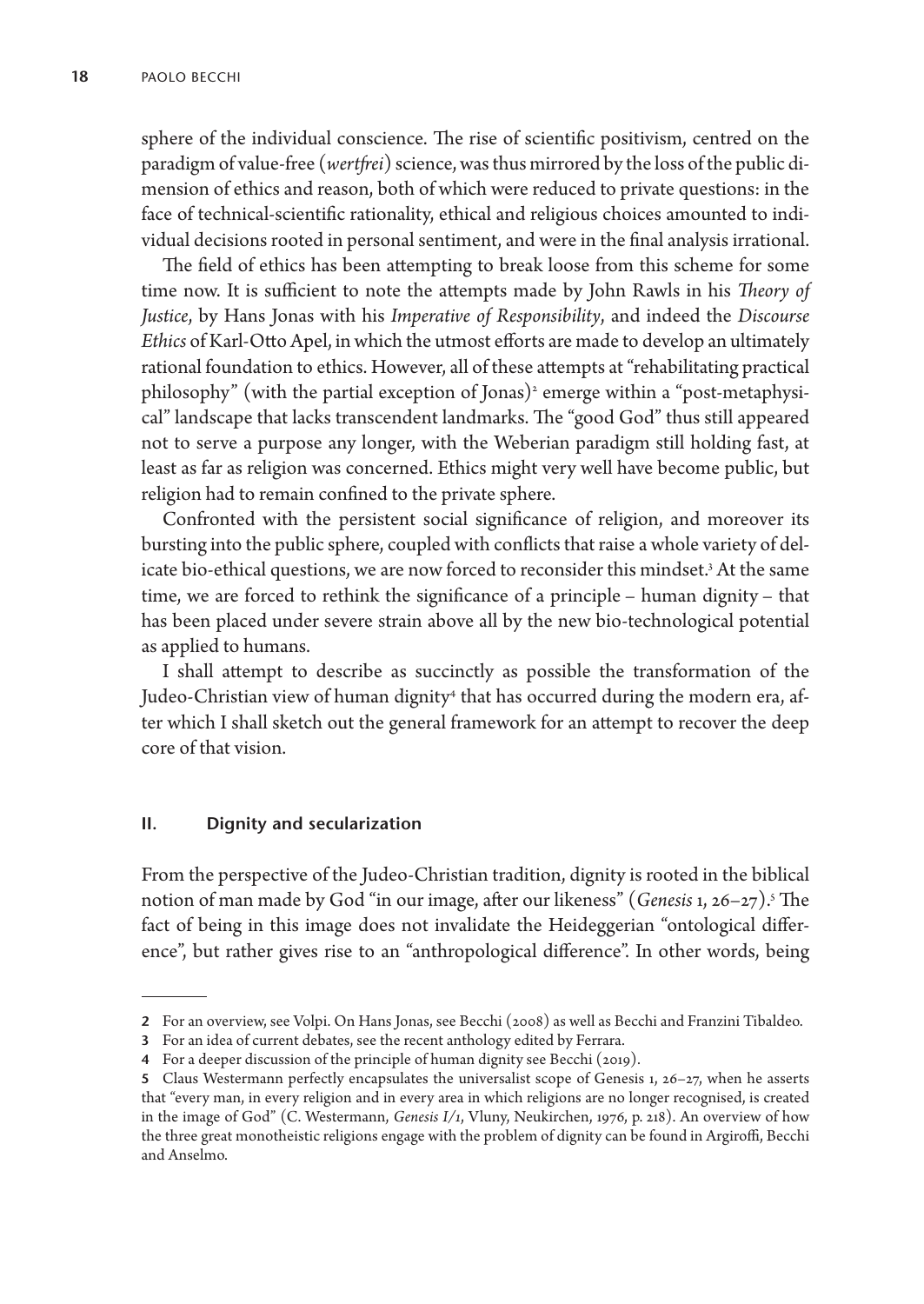human has an entirely special status within the world of nature precisely due to this likeness with the Creator. Through man's presence and his diversity within creation, something unassailable and unchangeable manifests itself as man is the sole trace of the divine, of a divine that – through Christ – became flesh and took on human form. This is an "essentialist" conception of dignity, which presupposes a static and unchanging conception of man and his nature. Dignity does not need to be realized; it can only be respected as something that already *is* wherever there is a human being. Man is vested with dignity by virtue of his special anthropological status, his "diversity" within the natural world. Simply put: dignity is the endowment of man. This attribute pertains to him in his psycho-physical unity. Man cannot be reduced to his rational capacity: his bodily essence is an integral part of his having been created in the likeness of God.6 This accordingly leads to the notion that, wherever there is any member of the human race, there is by definition someone who deserves unconditional respect and who cannot be subjected to any other goal: essentially, something sacred. In all beings, dignity is predicated simply on what we are. This is because it is inseparably linked or "dedicated to transcendence"7 within its specific existential finiteness, within its vulnerability. Man is not God, but has been touched by God.

Secularization implied an unprecedented challenge to this idea of human dignity. The manifesto of humanism *De hominis dignitate* (1486), by Giovanni Pico della Mirandola, expresses better than any other publication the start of a process that, passing through modern natural law, would eventually lead to the Enlightenment. Dignity is no longer something that one has, or an innate quality, but rather something that must be conquered. This gives rise to the idea that the being that we are is incomplete, an open as yet incomplete reality ("as the free and proud shaper of your own being, fashion yourself in the form you may prefer"!).8 Dignity loses its ontological depth to become a value, something that a rational being such as man must earn through social actions.

It will therefore come as no surprise that, for Bacon, it is first and foremost the scientist who furthers the happiness of man through research and discoveries that is worthy of dignity. The conquests of the scientific revolution and its technological implications entail a recognition of the absolute superiority of man within the world, and moreover the absolute extent of his dominion. This new humanist vision conceptualizes the dignity of man as a task and as a conquest: of new lands and of new knowledge. Man's vocation becomes the active life, marking the start of the triumph of the *homo faber*: now mindful of his full powers, he ultimately no longer needs God in order to understand

**<sup>6</sup>** As highlighted by Schockenhoff.

**<sup>7</sup>** Eric Wolf wrote in a book, which has never been translated although nonetheless remains fundamental, that he was *Zur Transzendenz aufgerufen* [called to transcendence]. See Wolf, p. 16.

**<sup>8</sup>** See Pico della Mirandola, p. 7. See also Bori, who translates the passage into Italian at p. 105 as *"perché come libero, straordinario plasmatore di te stesso, tu ti possa foggiare nella forma che avrai preferito."*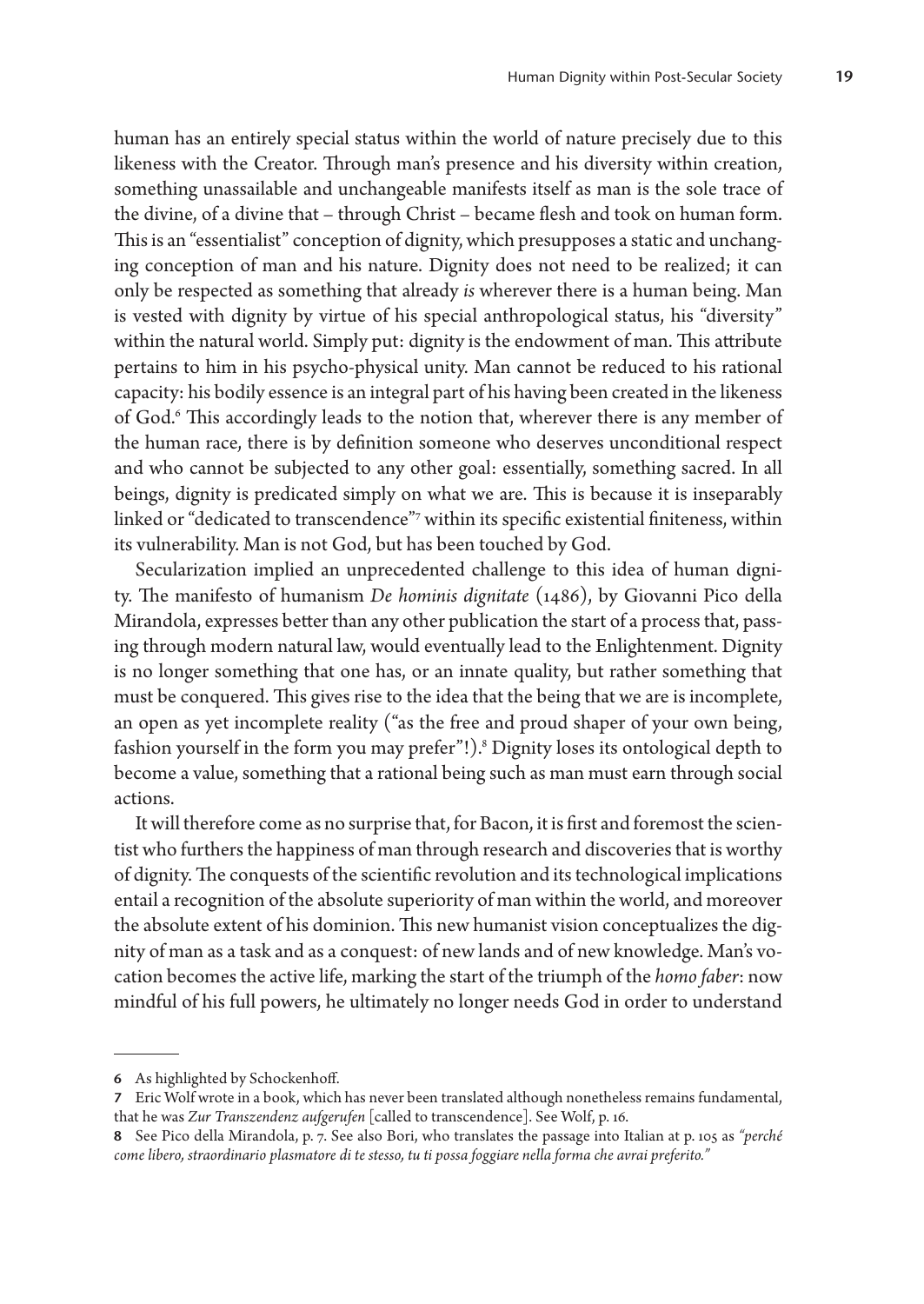himself. It is a man with self-pride who asserts himself, with his dignity progressively immanentizing.

The "disenchantment" is already fully evident in Hobbes when he writes that "the value or worth of a man is, as of all other things, his price; that is to say, so much as would be given for the use of his power; and therefore is not absolute, but a thing dependent on the need and judgement of another (…) The public worth of a man, which is the value set on him by the Commonwealth, is that which men commonly call dignity."9

Dignity no longer has a natural rooting (in human nature) and not even a transcendent basis: it rather becomes something that results from reciprocal recognition between human beings. This means that it can be acquired, but also lost. At the pinnacle – although at the same time also during the twilight – of the Enlightenment it was Kant who reframed the terms of the question by considering man to have an absolute "inherent value", as if this were enough – as Carl Schmitt might have objected – to remove dignity from the deadly logic of subjective valuation.<sup>10</sup> However, as far as the aspect that interests us most is concerned, Kant does not depart from the modern conception of dignity, but actually draws to its conclusion a line of thought initially embarked upon by Samuel Pufendorf.<sup>11</sup> The dignity of man does not result from human nature, but rather from man's moral determination as a rational being.

It is the idea of freedom that vests man with dignity. That freedom, which is characteristic of man, is the prerequisite for the existence of a moral order that is entirely detached from the order of nature. The notion of dignity is premised on the existence of a moral actor, who must first and foremost be recognized as being vested with certain rights and duties in the same manner as any other person: these include most prominently the right to be treated with dignity. Whilst God still admittedly appears in the background as a guarantor of the attributability of the ultimate good, for Kant it is a religion within the limits of reason alone, which can assist at most in relation to moral conversion.12 The categorical imperative (in its third formulation) is premised on "the idea of the *dignity* of a rational being that obeys no law except that which at the same time it gives itself."<sup>3</sup> It is significant that it is precisely within this context that the reference to human dignity appears. Man is not only a natural being, biologically a

**10** See Schmitt (1960a). See also Schmitt (1960b). I refer regarding this matter to my own paper (2009).

**12** See regarding this matter Cunico.

**<sup>9</sup>** Hobbes, pp. 54–55.

**<sup>11</sup>** The Pufendorfian distinction between *entia physica* and *entia moralia* reflects the Kantian distinction between the realm of nature and the realm of ends. For Kant, as previously for Pufendorf, dignity means that man is a being that is capable of acting in accordance with moral limits. See Becchi (2010).

**<sup>13</sup>** Kant, p. 52. It must also not be forgotten that Kant's thinking also features a version of dignity that is focused on the prohibition on using man as a means. I limit myself here to referring to my own paper (2005). However, see specifically regarding the point mentioned here Seelmann.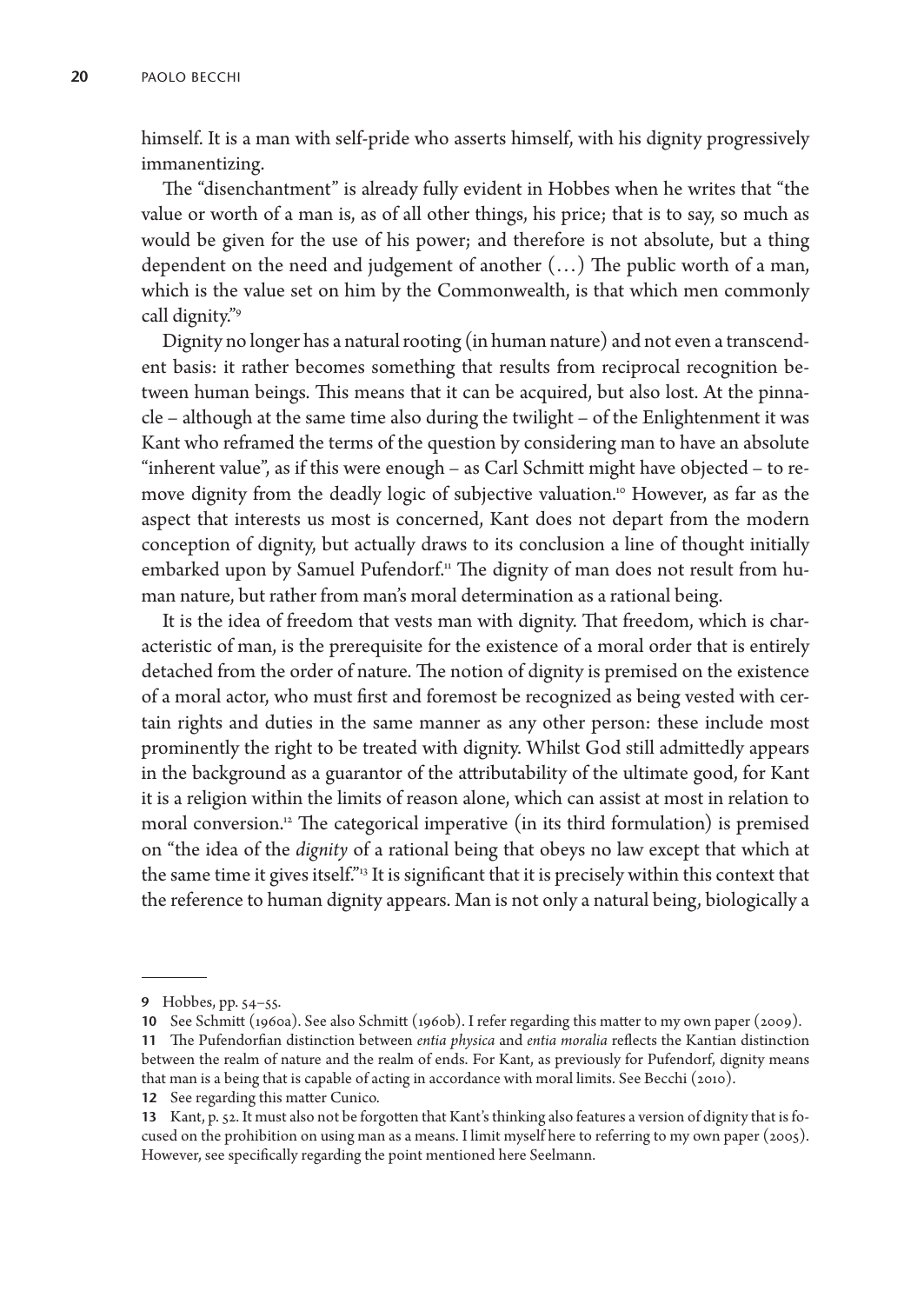member of the human race, but also a subject, an individual capable of independently imposing limits on his own acts, and of subjecting himself to laws posited by himself.

It is the autonomy of the will – i. e., that characteristic of the will that vests it with the capacity for self-determination – that constitutes the supreme principle of morality. And insofar as capable of moral thought, man acquires that absolute value with which his dignity is now identified: in essence, he loses the ontological characteristic that sets apart the human race in order to acquire an axiological characteristic. Man derives his inherent value from the fact of being subject to an unconditional moral imperative.

Therefore, for Kant man has dignity not simply because he is a rational being but also insofar as he is capable of moral action. However, he is only a rational being if he wants to be one, if he knows how to act morally. Moral autonomy is the other face of the autonomy of reason. Both have contributed to modernizing society and to dissolving metaphysical and religious images of man and the world. Today however there is a risk – which is clearly identified within the writings of Habermas – of modernization being "derailed",<sup>14</sup> which forces us also to rethink the meaning of human dignity.

#### **III. The image of man in the post-secular society**

With the advent of modern science and the development of autonomous morals and law, the illuminating effect of critical reason initially entailed – again according to Kant's worldview – man's emergence from a state of minority and the assertion of his supremacy over the world. Man's likeness with God transformed into his absolute sovereignty over the living world: the lord of nature and no longer the servant of God. However, the extension of man's dominion ended up changing his relationship with nature, so much so that he has now jeopardized his very survival on this planet.

Human beings have paid the price for the increase in their technological power not only by being alienated from the object over which they wield their power, but also by the destruction of what they have learned to dominate. This is the dialectic of Enlightenment discussed by Horkheimer and Adorno.<sup>15</sup> The effects of our actions are no longer limited in time and space, but have become extremely potent and undefined: through our own actions here and now, as has been clearly apparent at least since the time when Hans Jonas was writing, we are able to influence the lives of other people in other places, and even to mortgage the future of as yet unborn generations. The most significant change to the traditional framework has resulted from the vulnerability of life.<sup>16</sup>

**<sup>14</sup>** I limit myself here to mentioning Habermas, including in particular the first essay. This last phase of Habermasian thought has been considered very lucidly by Cunico (2009).

**<sup>15</sup>** Horkheimer and Adorno.

**<sup>16</sup>** See Jonas and Becchi (2011).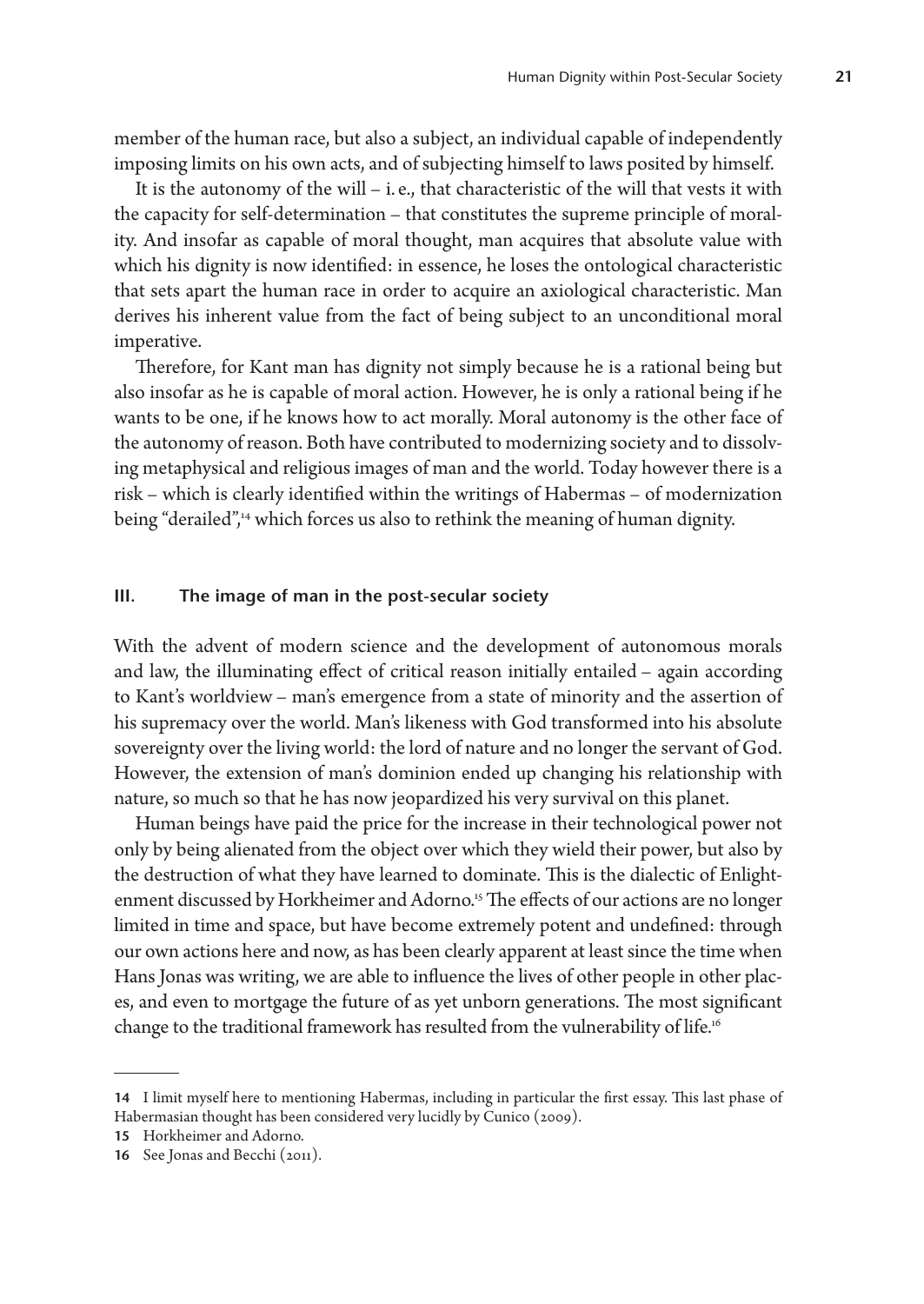In fact, the expansion of technological power has ended up altering relations between man and nature, jeopardizing the ecosphere and our very human nature through genetic engineering that seeks to manipulate it. This is a slowly creeping apocalypse that makes the desert encroach both outside of us and within us, and which we only notice when some serious natural disaster happens unexpectedly. On the other hand, we still have difficulty acknowledging the fact that it is now man himself, as a natural being, who is being called into question. Both the start and the end of human life are now fully under the dominion of technology, and it is the genetic manipulation of man – which is already insinuating itself into everyday life through medically assisted reproduction techniques – that represents an unprecedented threat to his dignity. Obviously, one cannot write off bio-technologies *tout court*, especially when they help us defeat certain genetic diseases, to resolve problems of infertility or to live longer with the assistance of prostheses or artificial organs. However, the important thing is that they must not transform us into battery animals.

Does an embryo have any dignity where it is conceived in a test tube? Is a person's dignity violated when human embryonic stem cells are used for the purpose of research that necessarily results in their destruction? Or what if stem cells are produced specifically for this purpose? And what should we do about stem cells that have already been produced in excess numbers within the context of medically assisted reproduction techniques? Last but not least, is it right to clone humans or to modify their genetic makeup? And how about, after life has ended, harvesting organs and tissue from brain-dead humans (even if the body is still alive)?

Each of these questions, which lie at the heart of contemporary bio-ethical discussions, deserve to be answered comprehensively. This is not however the task of this study. The focus here is primarily to ask whether genetic engineering actually entails a risk of knocking secularization off course, transferring the lost omnipotence of God to man, having brought about a genetic revolution of his own species. The freedom from all external dependence that modernity has tenaciously pursued now reveals itself as the delirium of an absolute freedom, which creates monsters out of a will to power that defrauds man even of his very nature. However, why should we not risk exercising full control over the evolutionary process? Even assuming that the stakes are extremely high – transcending the human race – why not at least try? Why does man have to exist as such and avoid bringing about his disappearance from the face of the Earth?

From a philosophical point of view, I think that the right answer to these questions is that given by Jonas when stressing that man is the only being known to us that can bear responsibility for the consequences of his actions. It follows that man must exist in the future in order to continue to be responsible. In other words, responsibility compels us to guarantee our continuing existence in the world. And since responsibility is the hallmark of man, and sets him apart from other living beings, the first ethical commandment must be to defend his physical existence against any attempt to call it into question. There is no doubt that this reasoning presupposes that the existence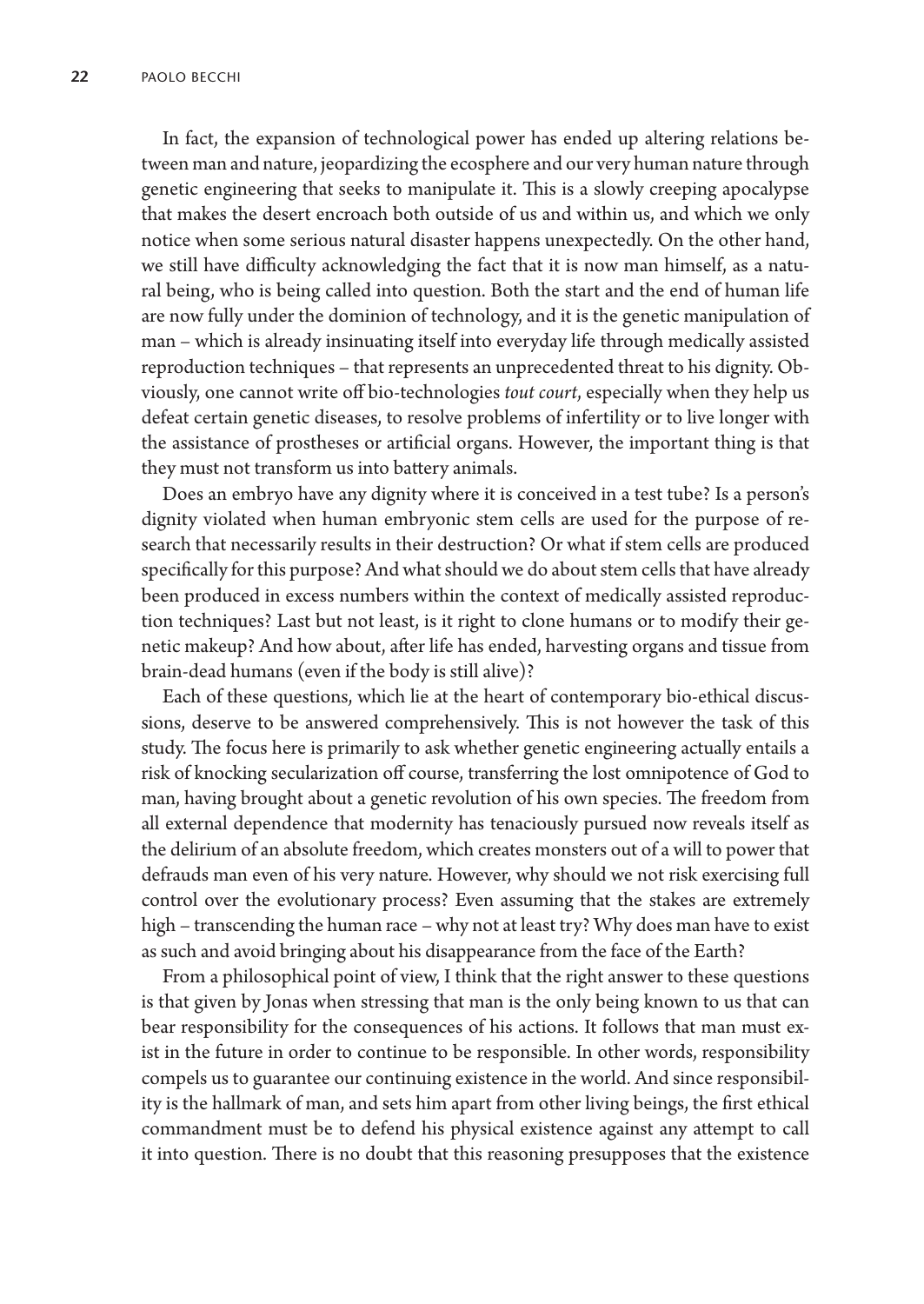of responsible beings in the world is something good, a value. And as we assume that being is better than not being – i. e., that being has an intrinsic value – in the same way we consider that the being that we are is a value in itself. In fact, it has greater value compared to other living beings because man has enriched being itself with an aspect that had not previously existed in the world. This argument can only be countered by starting from the diametrically opposite perspective, that is that not being is better than being. These are basic metaphysical options beyond which we cannot reach: *to be or not to be, that is the question*. However, the fact remains that being – once it has so to speak manifested itself within the evolutionary process – aspires to continue to be. Moreover, within the history of being, man has already revealed all of his facets, from the sublime to the abominable, in both good and evil. This presupposes that man has an ontological constitution that sets him apart within the context of living beings. It is this essence that constitutes his nature, leaving aside all of his history. However, upon closer consideration, it is precisely this premise that is negated by those who seek to create man anew, or even to create something better than man. The ontological constitution of man is juxtaposed with the idea that he is nothing other than – in Darwinian terms – the product of evolution and that now, thanks to biotechnologies, he is able to become the "creator of evolution" himself.<sup>17</sup>

We do not intend to reject the scientific fact of evolution by this; what we do reject is by contrast the claim that this fact can be used as a basis for interpreting man's presence on Earth as a simple result of the development of matter, as an epiphenomenon. This would no longer be a scientific assertion, but a philosophical interpretation that – again to frame the question in Jonasian terms $18 -$  reduces the spirit "to matter", whereas the real question we should be asking should be why "matter" has been endowed since the outset with the possibility of realising the "spirit". Thus, even assuming that man has descended from non-human ancestors, once he appeared within the evolutionary process this represented an ontological jump that natural science as such is unable to explain; moreover, when it attempts to do so it ends up descending into philosophy, and specifically into a philosophy that purports to reduce everything to the chaotic and meaningless development of matter.

It is only on the basis of this premise – which, it must be repeated, has nothing to do with the acknowledgement of evolution as a fact, but rather concerns its philosophical interpretation – that it is possible to conclude that man lacks any constitutive essence.<sup>19</sup> Once he has been deprived of his essence, it is clear that nothing will be capable of stopping the drift towards new forms of existence within which man will become increasingly contaminated by everything that is not human, a hybrid reality

**<sup>17</sup>** See Serres.

**<sup>18</sup>** See in particular Jonas (1996). On this point see, along with a broad bibliography, Becchi and Franzini Tibaldeo (2013).

**<sup>19</sup>** See regarding this issue Fuschetto.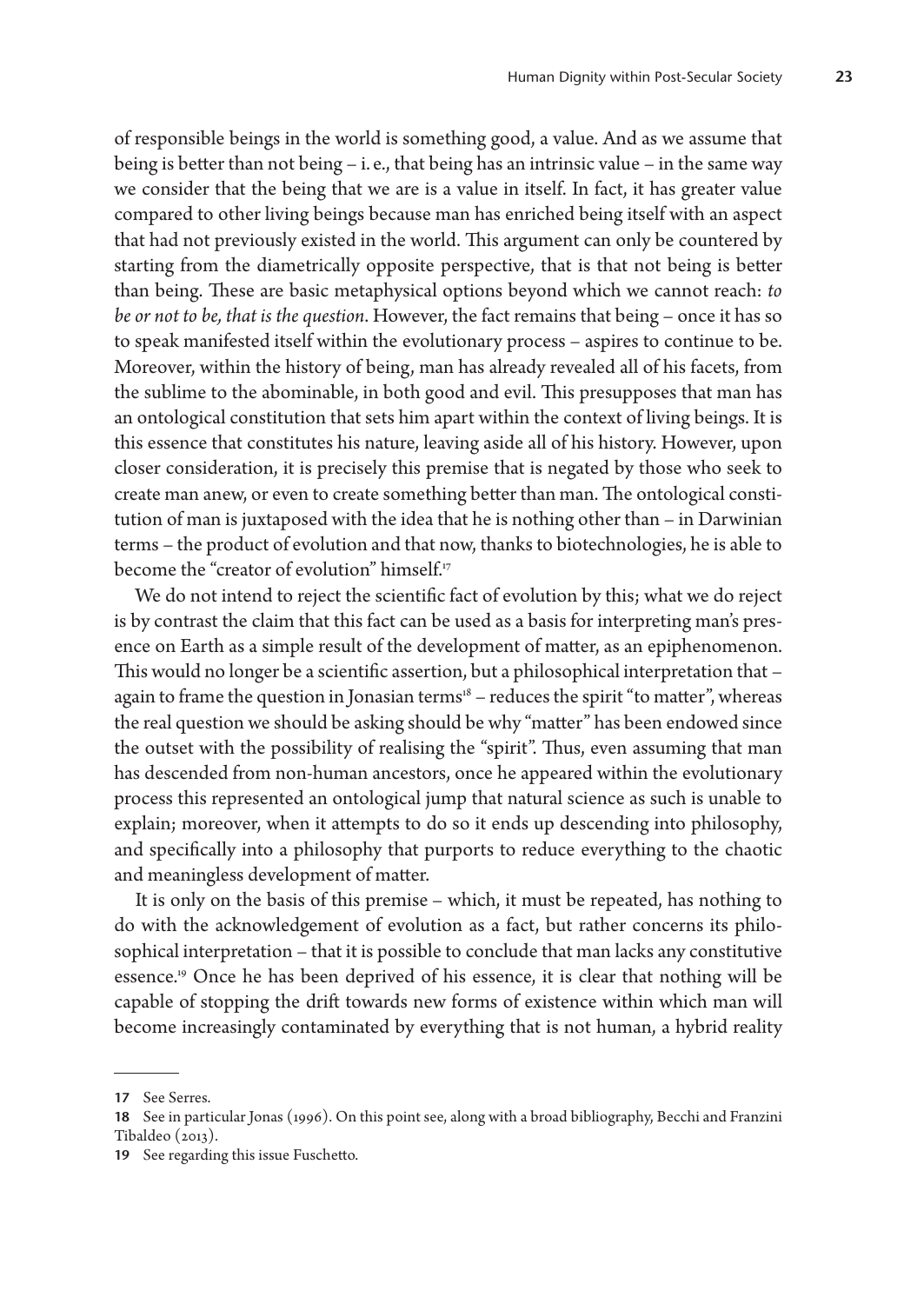ultimately destined to disappear from the face of the Earth, and to be "scrapped" just like any other species endangered with extinction. It is clear that, if we want to stop this drift, we cannot avoid making human nature indisposable. This is precisely what Habermas seeks to do in the text cited above, in which he asserts, arguing against the risks of "liberal eugenics", that "the genetic foundations of our existence should not be disposed over."<sup>20</sup> The philosophical problem is how to ground this "indisposability" (*Unverfügbarkeit*), and Habermas does not appear to add anything new to Jonas' argument. To say that the self-transformation of the species undermines our "normative self-understanding as persons leading their own lives and showing one another equal respect", $i$  is essentially not very different from saying that we cannot risk wiping from the face of the Earth the only living being known to us that *can* bear responsibility.<sup>22</sup>

If there is anything that should be inviolable more than anything else should this not be man as such? Why would our nature have to be indisposable if we were not to see something more in it than mere biological facts? This is tantamount to saying that man represents something unique within the evolutionary process, and for this reason we feel obliged to maintain his integrity. It is the "trans-animality" of man, to use one of Jonas' expressions,<sup>23</sup> that is his authentic essence, and should prevent us from embarking on the route towards the trans-human. This "trans-animality" constitutes his ontological difference.

The release from transcendence, and the absolutization of the immanent, is however having the paradoxical effect of reducing humanity to an object of free manipulation: or to say it with Nietzsche, "man seems to have been on a downward path, – now he seems to be rolling faster and faster away from the centre."<sup>24</sup> From the dominating subject, man has turned into the very object of dominance, as passive and inert instrument of increasingly refined and disturbing experiments. We are making increasing progress towards models of post-human existence – post-organic, cyborg, bionic – which along with genetic engineering are heavily eroding the very concept of human nature and what makes it differ from the rest of the natural world. Some nowadays even go so far as to assert that man has become antiquated – and not with the desperate anguish of a Günther Anders<sup>25</sup> – defending the notion of a post-human dignity.<sup>26</sup> In a nutshell, it

**<sup>20</sup>** See Habermas (2001), p. 30.

**<sup>21</sup>** "'Human dignity', as I would like to show, is in a strict moral and legal sense connected with this relational [human] symmetry. It is not a property like intelligence or blue eyes, that one might 'possess' by nature; it rather indicates the kind of 'inviolability' which comes to have a significance only in interpersonal relations of mutual respect, in the egalitarian dealings among persons. I am not using 'inviolability' [*Unantastbarkeit*] as a synonym for 'not to be disposed over' [*Unverfügbarkeit*]." loc. cit. p. 40.

**<sup>22</sup>** See Jonas, p. 129.

**<sup>23</sup>** Jonas (1992), pp. 34 et seq., pp. 75 et seqq.; Jonas (1966), p. 184.

**<sup>24</sup>** Nietzsche p. 115.

**<sup>25</sup>** See Anders, see regarding this matter Portinaro.

**<sup>26</sup>** See Bostrom.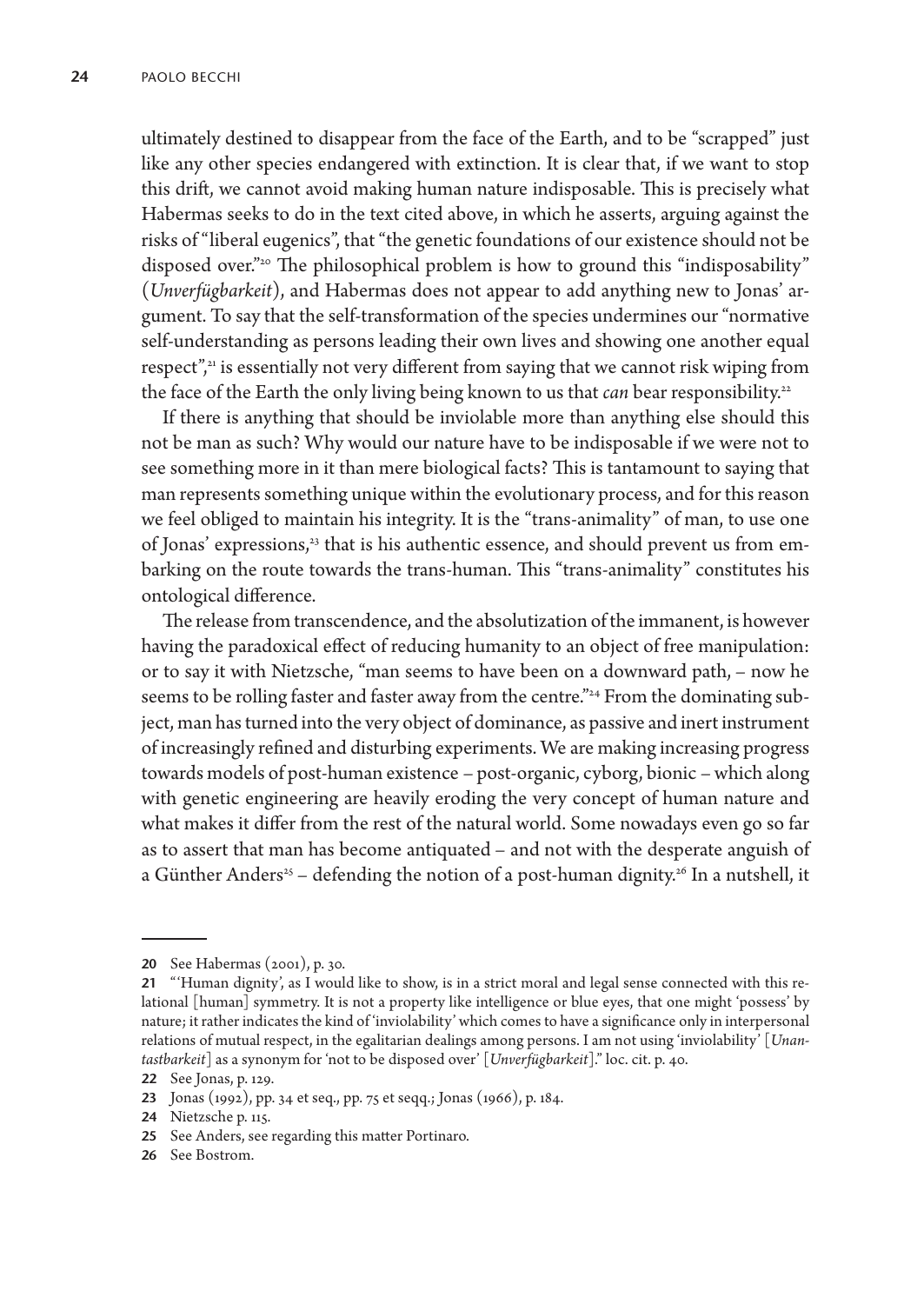is asserted that the human race has reached the end point of its evolution and a new reality is already taking shape on the horizon: the creation of a new species through direct interference with the genetic code of the existing species. It is certainly possible to counter this absurd race towards oblivion with moral principles and legal rules. If we want to continue to understand ourselves as being capable of morality, we must certainly embrace rules that enable us to pursue living conditions that make that understanding possible.

But this is perhaps not enough. Why should we continue to understand ourselves in this way? Is there perhaps a moral obligation to understand ourselves as moral beings? This is the core issue. And we cannot get away from it – or at least so I think – other than by resorting to what is ultimately faith in an atemporal, ontological idea of man that refers to his being *genitum* and *non factum*. The openness to transcendence, having been previously removed but nonetheless still being present, can once again offer an important motivational resource. How can we ground the indisposibility of human integrity other than by recovering, at most in the form of a negative theology – i. e., a principle that does not constitute a positive foundation but rather operates as a limit, a brake or a "withholding force" ( $katéchon$ )<sup>27</sup> – the category of the sacred that was perhaps over-hastily written off? Before engaging in doubt with Descartes, man never found within himself, within the *fondamentum inconcussum*, any certainty of himself or of his constitutive measure: he has only found it within the religious sphere.

In order to prevent the process of the absolutization of man, the myth of the superman, from paradoxically reversing course and causing his complete annihilation, perhaps we cannot avoid regaining the religious sense of the limit, rediscovering the thrill of the sacred, as the ultimate horizon for meaning within an arid world that appears to have lost hold of the meaning of meaning, as intuited by Horkheimer: *"Without God one will try in vain to preserve absolute meaning."*28 And for the Judeo-Christian West, that meaning starts with God creating man "in his image", thus vesting him with a transcendent *dignitas*.

Whilst reason keeps its distance from faith, the semantic potential of religious language does not appear to have become superfluous.29 The process of secularization should thus be reinterpreted: not in the secular form of destruction, but by attempting to re-appropriate religious language, by translating it back into terms that can be universalized. This would make it possible to hold back the advancing desert, if nothing else rendering indisposable the natural basis of dignity, that is our co-membership of the species.<sup>30</sup>

**<sup>27</sup>** For a general introduction, see the recent works by Rocker; Nicoletti; Metzger.

**<sup>28</sup>** See Horkheimer, p. 184.

**<sup>29</sup>** It is not only secularization as such that has been called into question, but rather "secularism": that wanting to occupy the space left vacant by God, as it were a pitch invasion by reason into a field that does not fall within its remit. The distinction between "secularization" and "secularism" was, if I am not mistaken, first made by Gogarten. See also Lübbe.

**<sup>30</sup>** This is I think the essence of the position expressed by Habermas (2003).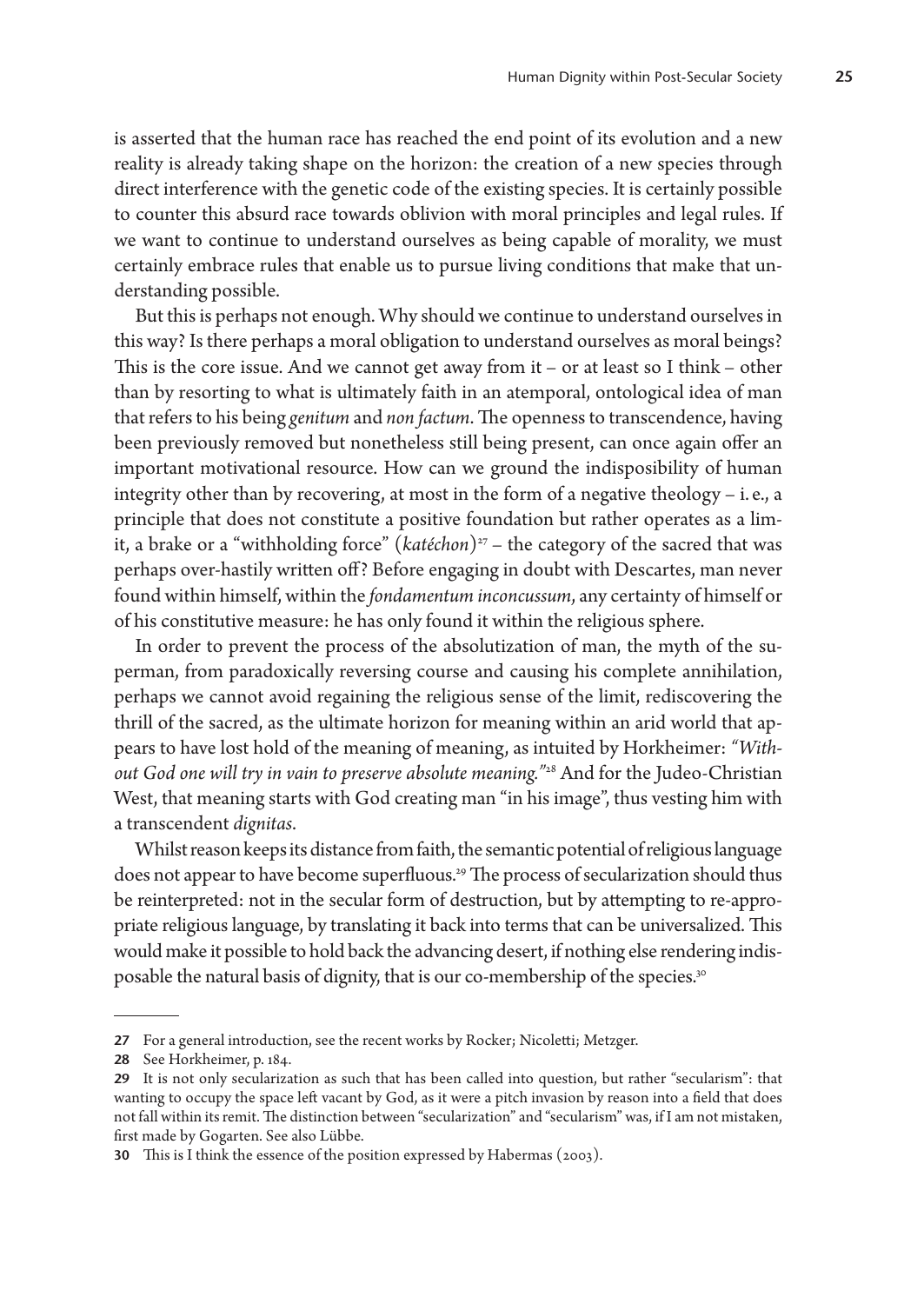It must be stressed that this does not negate the modern notion of dignity that each individual may realise as he best sees fit, by developing his own capacities and claiming his own autonomy as a moral subject; however, it does render indisposable a minimum content of dignity,<sup>31</sup> which is enjoyed by each person by virtue of his or her membership to the human race. Dignity as autonomy is not enough on its own. As the modern state – to paraphrase the compelling formula used by Ernst Wolfgang Böckenförde $32 -$  draws strength from normative presuppositions that it itself is not capable of grounding, thus dignity must nourish itself with a substance that it is incapable of producing. This nourishment may be found in that great reservoir of meaning that religion continues to represent, despite reports of its demise. Ultimately therefore, dignity must be grounded by drawing on something higher than man himself. It is man as the "image of God", his "divine parentage", and his diversity that provides that thrill when faced with the intangible that must make us pause before taking the final step towards our nihilistic self-destruction.

# **Bibliography**

- *Anders, Günther:* Die Antiquiertheit des Menschen. Band II: Über die Zerstörung des Lebens im Zeitalter der dritten industriellen Revolution (1980), 4<sup>th</sup> ed., München 2018
- *Argiroffi, Alessandro, Becchi, Paolo and Anselmo, Daniele:* Colloqui sulla dignità umana. Atti del Convegno internazionale (Palermo, October 2007), Roma 2008, pp.33–98
- *Bacon, Francis:* Novum Organum (1620), *Ellis, Robert Leslie and Spedding, James(ed./transl.)*, London 1800
- *Becchi, Paolo:* L'idea kantiana di dignità umana e le sue attuali implicazioni in ambito bioetico, in *Becchi, Paolo, Cunico, Gerardo and Meo, Oscar* (eds): Kant e l'idea di Europa. Atti del Convegno Internazionale di Studi (Genova, May 2004), Genova 2005, pp. 15–37
- –: La vulnerabilità della vita. Contributi su Hans Jonas, Napoli 2008
- –: La critica schmittiana alla filosofia dei valori e il dibattito giusfilosofico italiano nell'immediato dopoguerra, in: Filosofia politica, XXIII, 2, 2009, pp. 253–264
- –: Giuristi e prìncipi. Alle origini del diritto moderno, Roma 2010, pp. 15–28
- –: Our Responsability Towards Future Generations*,* in *Mathis, Klaus* (ed.): Efficiency, Sustainability and Justice to Future Generations, Cham 2011, pp. 77–96
- –: Human Dignity in Europe: Introduction, in *Becchi, Paolo and Mathis, Klaus* (eds): Handbook of Human Dignity in Europe, Cham 2019, pp. 1–36
- *and Franzini, Tibaldeo Roberto:* Né darwinismo né intelligent design. A comparison by *Jonas, Hans and Ratzinger, Joseph* in: Annuario Filosofico, 29, 2013, pp. 242–275

**<sup>31</sup>** On this issue see Spaemann.

**<sup>32</sup>** See Böckenförde. Böckenförde's formula is slightly different from that which I have paraphrased: "The secularized liberal state [*freiheitlich*] lives according to prerequisites that it cannot guarantee." See now also the collection of Rusconi.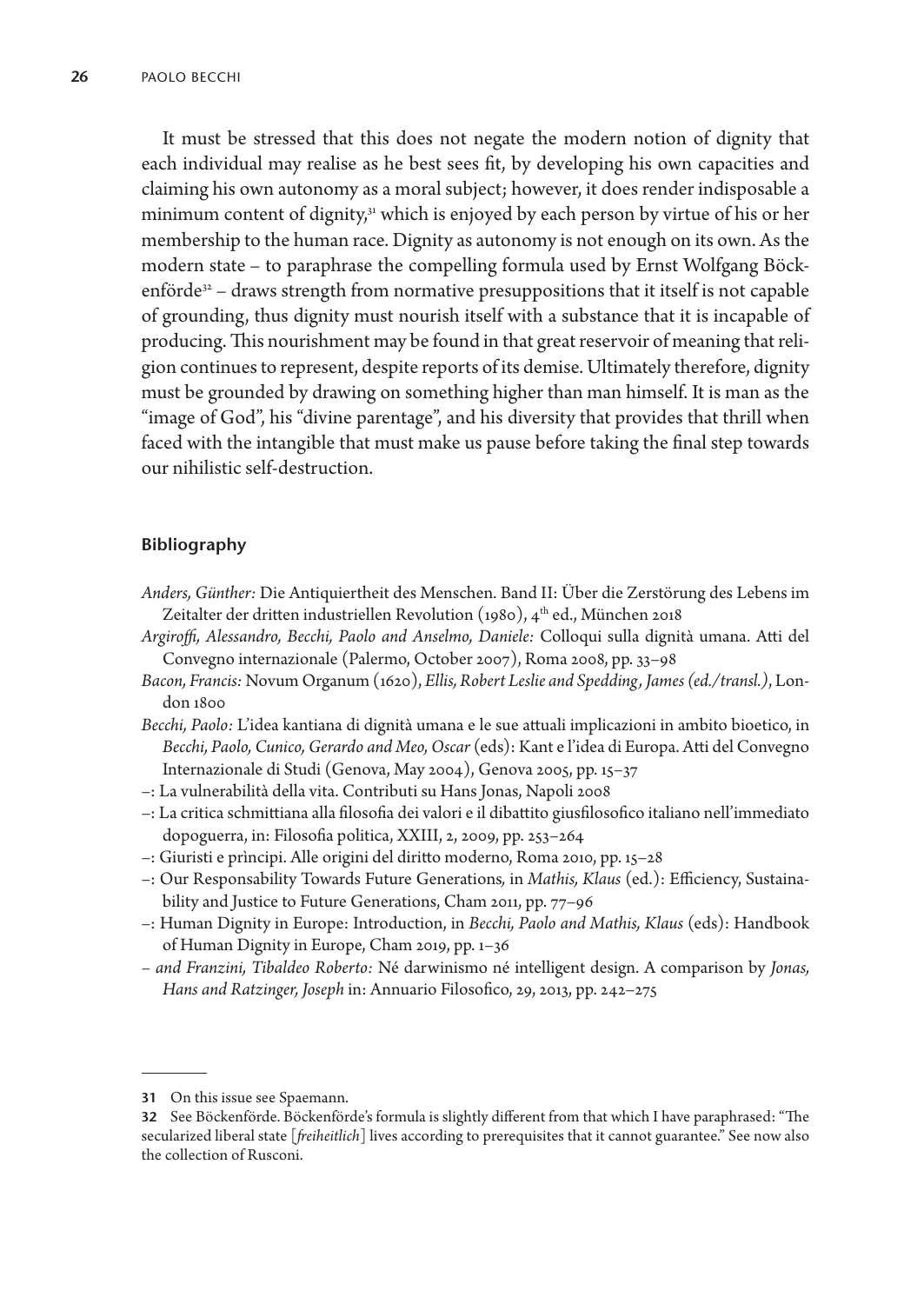- *and Franzini, Tibaldeo Roberto:* The Vulnerability of Life in the Philosophy of Hans Jonas, in *Masferrer Aniceto and García- Sánchez Emilio (eds):* Human Dignity of the Vulnerable in the Age of Rights. Interdisciplinary Perspectives, Cham 2016, p. 81–120
- *Bori, Pier Cesare:* Pluralità delle vie. Alle origini del Discorso sulla dignità umana di Pico della Mirandola, Milano 2000
- *Bostrom, Nick*: In Defence of Posthuman Dignity, in: Bioethics, 19, 3, 2005, pp. 202–214
- *Böckenförde, Ernst Wolfgang:* Die Entstehung des Staates als Vorgang der Säkularisation, in *Böckenforde, Ernst Wolfgang:* Recht, Staat, Freiheit, Frankfurt a.M. 1991, pp. 92–114
- *Catarzi, Marcello et al.:* Disincanto e Ragione. Filosofia valori e metodo in Max Weber, Bari, 1987 *Cunico, Gerardo:* Kant lettore della Bibbia, in *Camera, Franco and Pirni, Alberto (ed):* Interpretazioni filosofiche della Bibbia, Acqui Terme 2006, pp. 61–89
- –: Lettura di Habermas. Filosofia e religione nella società post-secolare, Brescia 2009
- *Ferrara Alessandro:* Religione e politica nella società post-secolare, Roma 2009
- *Fuschetto, Cristian:* Darwin teorico del postumano, Natura, artificio, bioetica, Milano/Udine 2010 *Ghia, Francesco:* Note e discussioni: Quaestio iuris e quaestio facti. In *Weber, Max:* problema dei valori, in "Rivista internazionale di filosofia del diritto", 77, Vol. 2, 2000, pp. 223–240
- *Gogarten, Friedrich:* Verhängnis und Hoffnung der Neuzeit. Die Säkularisierung als theologisches Problem, Stuttgart 1953
- *Habermas, Jürgen:* The Future of Human Nature (2001), *Beister, Hannah, Pensky, Max and Rehg, William (transl.)*, Cambridge 2003
- –: Between Naturalism and Religion (2005), *Cronin*, *Ciaran (ed./transl.)*, Cambridge 2008

*Hobbes, Thomas:* Leviathan (1651), *R. Hay* (ed.), Hamilton, Ontario 1998

- *Horkheimer, Max and Adorno Theodor Wiesengrund:* Theismus Atheismus (1963), in *Horkheimer, Max:* Gesammelte Schriften, Band VII, Frankfurt a.M. 1985
- –: Dialectic of Enlightenment (1944), *Jephcott, Edmund* (transl.) *and Schmid Noerr, Gunzelin (ed.)*, Stanford 2002
- *Jonas, Hans*: The Phenomenon of Life, Harper & Row, New York 1966
- –: The Imperative of Responsibility (1979), *Jonas Hans and Herr David* (transl.), Chicago 1984
- –: Philosophische Untersuchungen und metaphysische Vermutungen, Frankfurt a.M. 1992
- –: Matter, Mind, and Creation: Cosmological Evidence and Cosmogonic Speculation (1988), in *Jonas, Hans:* Mortality and Morality. A Search for the Good after Auschwitz, *Vogel Lucas* (ed.), Evanston, Illinois 1996, pp. 165–197
- *Kant, Immanuel:* Groundwork for the Metaphysics of Morals (1785), *Wood*, *Allen W.(ed./transl.)*, New Haven and London 2002
- *Lübbe, Hermann:* Säkularisierung. Geschichte eines ideenpolitischen Begriffs*,* Freiburg-München 1965
- *Marini, Giuliano:* Sul tema dei conflitti di valore in Max Weber, in *Moretto, Giovanni and Venturelli Domenico (eds):* Filosofia, religione, nichilismo. Studi in onore di Antonio Caracciolo, Napoli 1988, pp. 511–531

*Metzger*, *Paul:* Katechon: II Thess 2,1–12 im Horizont apokalyptischen Denkens, Berlin 2005

- *Nicoletti, Michele:* Il Katechon (2Ts 2,6–7) e l'Anticristo: teologia e politica di fronte al mistero dell'anomia, Brescia 2009
- *Nietzsche, Friedrich:* On the Genealogy of Morality (1887), *Diethe, Carol (transl.) and Ansell-Pearson, Keith (ed.)*, New York 1994
- *Pico della Mirandola, Giovanni:* Oration on the Dignity of Man (1486), *Caponigri, A. Robert (transl.) and Kirk, R. (ed.),* Chicago, Illinois 1956
- *Portinaro, Pier Paolo:* Il principio disperazione. Tre studi su Günther Anders, Torino 2003